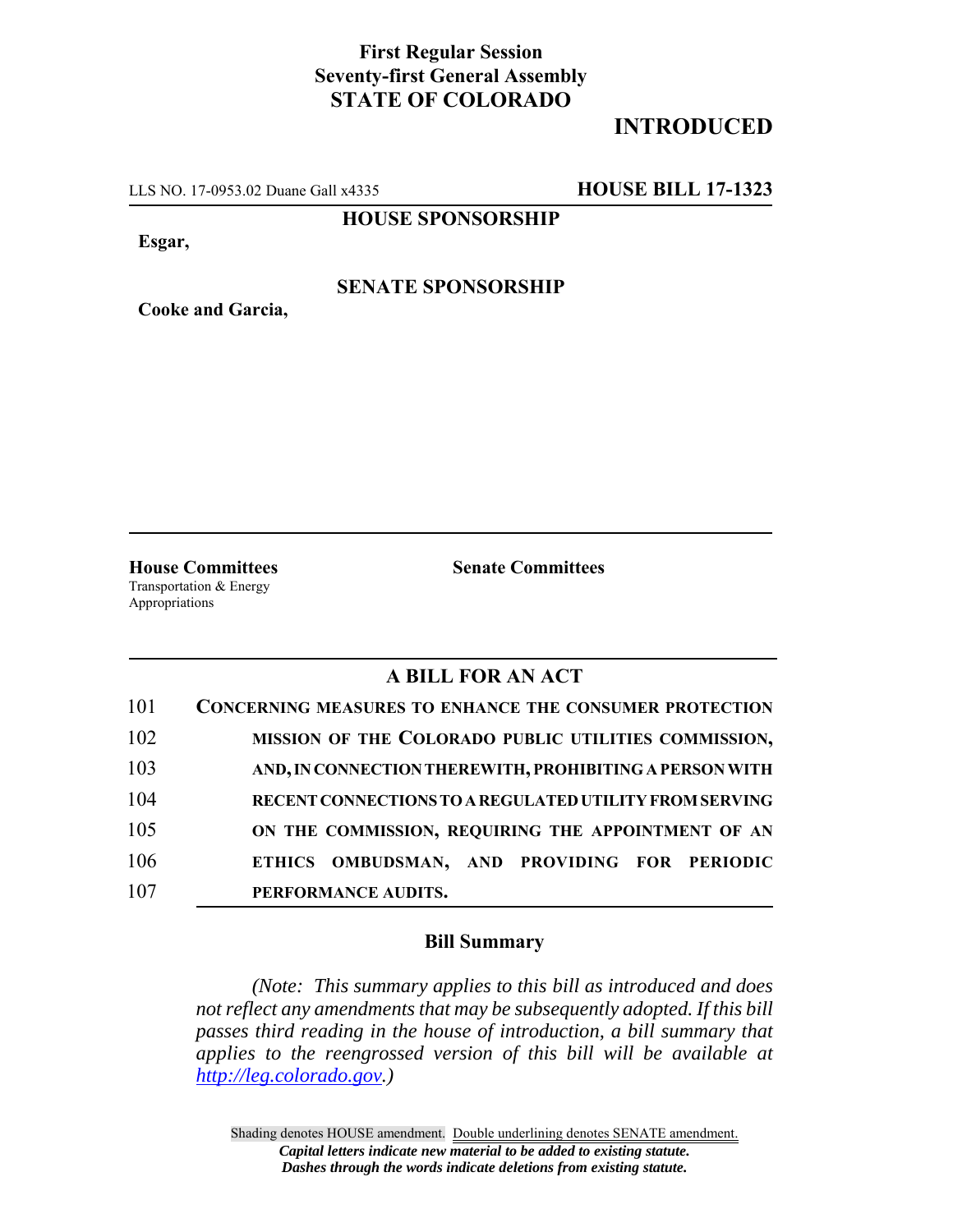**Section 2** of the bill prohibits a person from serving on the public utilities commission if he or she:

- ! Has, within the immediately preceding 4 years, served as an officer or director of a regulated utility; or
- ! Has or acquires any official relation to, or financial interest in, a regulated utility.

**Section 3** encourages the director of the commission to assign employees to temporary training and development sessions with other state agencies, particularly those with which the commission has frequent interaction, to improve the employees' substantive expertise and familiarity with the operations of those agencies. Section 3 also requires the director to keep written and audio records of the commission's proceedings and make them publicly available online.

In addition, section 3 expressly authorizes the executive director of the department of regulatory agencies (of which the commission is a part) to request that the state auditor conduct performance audits of the commission and its staff and operations.

**Section 4** creates the position of independent ombudsman for ethics to:

- ! Receive complaints and comments about the commission's performance of its duties;
- ! Create, maintain, and administer a continuing program of ethics training for commissioners and staff; and
- ! Annually report to the executive director and the general assembly concerning the number, character, and disposition of complaints the ombudsman received during the preceding year.

**Section 6** funds the office of the ombudsman using an existing cash fund, the fixed utility fund. **Section 7** directs the commission to adopt rules concerning conflicts of interest, incompatible activities, and ex parte communications, which rules form the basis of the ombudsman's ethics training curriculum.

**Sections 1 and 5** make conforming amendments.

4 **40-1-102. Definitions.** As used in articles 1 to 7 of this title TITLE

5 40, unless the context otherwise requires:

<sup>1</sup> *Be it enacted by the General Assembly of the State of Colorado:*

<sup>2</sup> **SECTION 1.** In Colorado Revised Statutes, 40-1-102, **amend** the

<sup>3</sup> introductory portion; and **add** (6.5) as follows: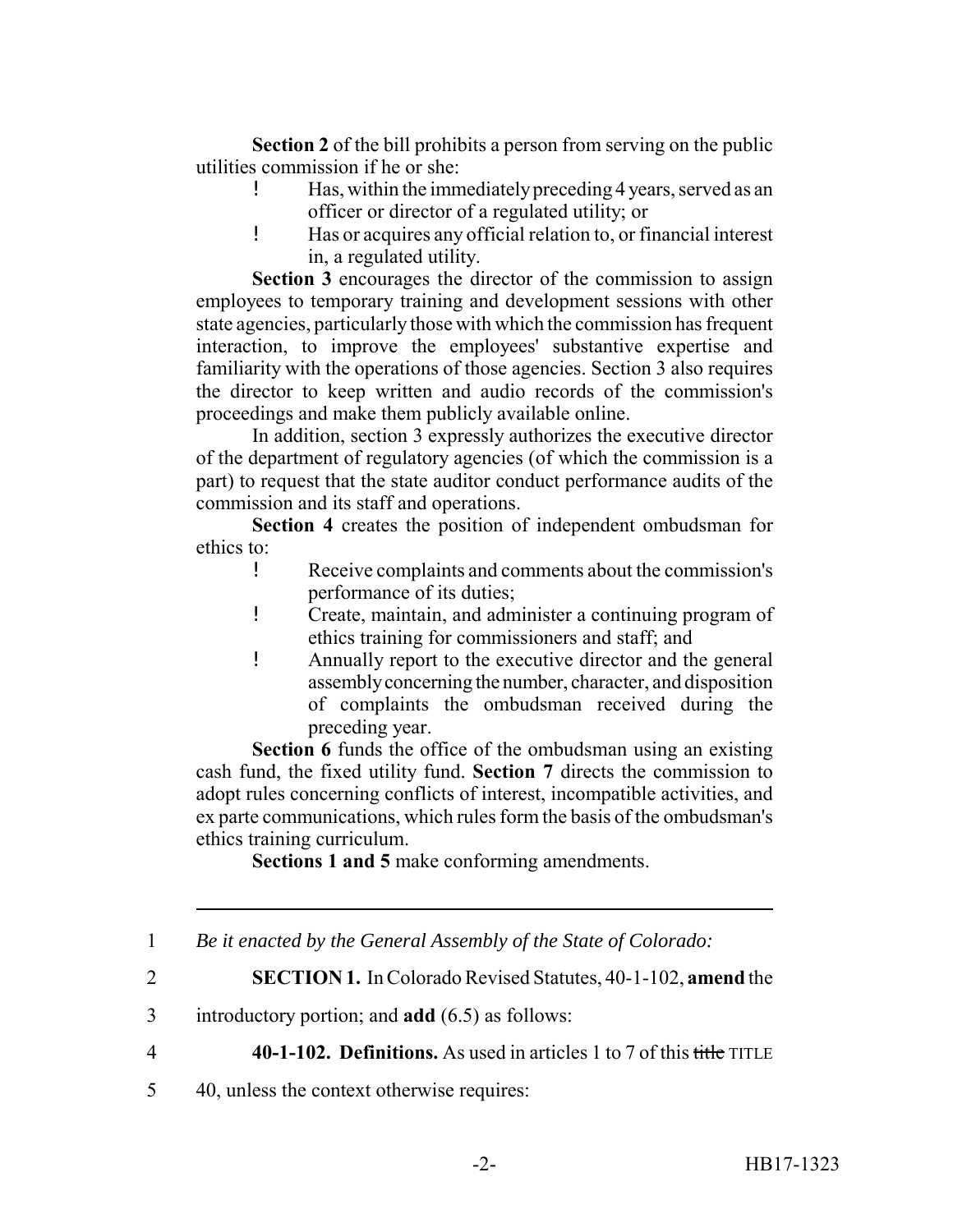(6.5) "DIRECTOR" MEANS THE DIRECTOR OF THE COMMISSION.

 **SECTION 2.** In Colorado Revised Statutes, 40-2-101, **amend** (2) as follows:

 **40-2-101. Creation - appointment - term - subject to termination - repeal of article.** (2) (a) No more than two members of the public utilities commission shall be affiliated with the same political party, and any appointment to fill a vacancy shall be for the unexpired term. Each commissioner shall be a qualified elector of this state. The governor shall designate one member of the commission as chair of the commission. The commissioners shall devote their entire time to the duties of their office to the exclusion of any other employment and shall receive such compensation as is designated by law. A majority of the commission shall constitute a quorum for the transaction of its business.

(b) EFFECTIVE JULY 1, 2017:

 (I) TO BE ELIGIBLE FOR APPOINTMENT AS A COMMISSIONER, A PERSON MUST NOT HAVE SERVED, WITHIN THE IMMEDIATELY PRECEDING FOUR YEARS, AS AN OFFICER OR DIRECTOR OF A PERSON SUBJECT TO 18 REGULATION BY THE COMMISSION; AND

 (II) A MEMBER OF THE COMMISSION SHALL NOT HOLD ANY OFFICIAL RELATION TO, NOR HAVE A FINANCIAL INTEREST IN, A PERSON SUBJECT TO REGULATION BY THE COMMISSION. IF A COMMISSIONER ACQUIRES A FINANCIAL INTEREST IN A PERSON SUBJECT TO REGULATION BY THE COMMISSION OTHER THAN VOLUNTARILY, HIS OR HER OFFICE BECOMES VACANT UNLESS WITHIN A REASONABLE TIME HE OR SHE DIVESTS HIMSELF OR HERSELF OF THE INTEREST.

 **SECTION 3.** In Colorado Revised Statutes, 40-2-104, **amend** (1) and (3) as follows: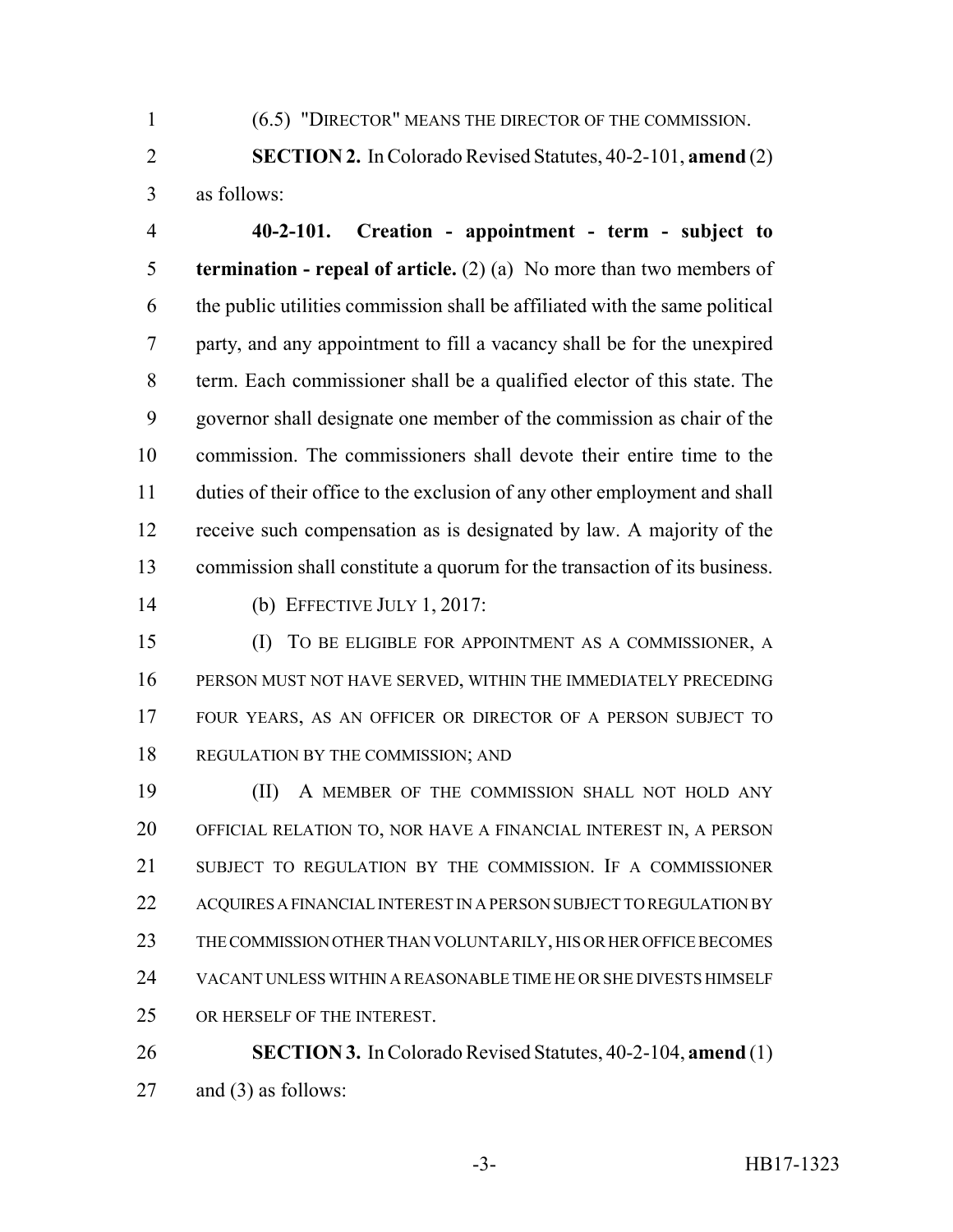**40-2-104. Assistants and employees.** (1) (a) The director of the commission may appoint such experts, engineers, statisticians, accountants, investigative personnel, clerks, and other employees as are 4 necessary to carry out the provisions of this title TITLE 40 or to perform the duties and exercise the powers conferred by law upon the commission.

 (b) THE DIRECTOR MAY AUTHORIZE COMMISSION EMPLOYEES TO UNDERTAKE TEMPORARY TRAINING AND DEVELOPMENT ASSIGNMENTS WITH OTHER AGENCIES, DEPARTMENTS, AND COMMISSIONS. THESE ASSIGNMENTS SHOULD BE SELECTED TO ENHANCE THE EMPLOYEES' SUBSTANTIVE EXPERTISE RELATED TO, AND FAMILIARITY WITH THE OPERATIONS OF, AGENCIES THAT UNDERTAKE COORDINATED ACTIVITIES WITH THE COMMISSION, SUCH AS THE COLORADO ENERGY OFFICE, THE AIR QUALITY CONTROL COMMISSION, THE DEPARTMENT OF PUBLIC HEALTH AND ENVIRONMENT, AND THE COLORADO WATER CONSERVATION BOARD. IN ADDITION, THE DIRECTOR MAY COLLABORATE WITH COLORADO INSTITUTIONS OF HIGHER EDUCATION TO DEVELOP CURRICULUM AND TRAINING NECESSARY OR USEFUL TO CANDIDATES FOR EMPLOYMENT WITH THE COMMISSION.

20 (3) (a) The director of the commission shall hire and designate employees of the commission as administrative law judges who shall have 22 the power to administer oaths, examine witnesses, receive evidence, and conduct hearings, investigations, and other proceedings on behalf of the commission.

 (b) THE DIRECTOR SHALL KEEP A FULL AND TRUE RECORD OF ALL PROCEEDINGS OF THE COMMISSION, INCLUDING THOSE REQUIRED BY SECTION 40-2-106, AND SHALL POST AUDIO RECORDINGS AND OTHER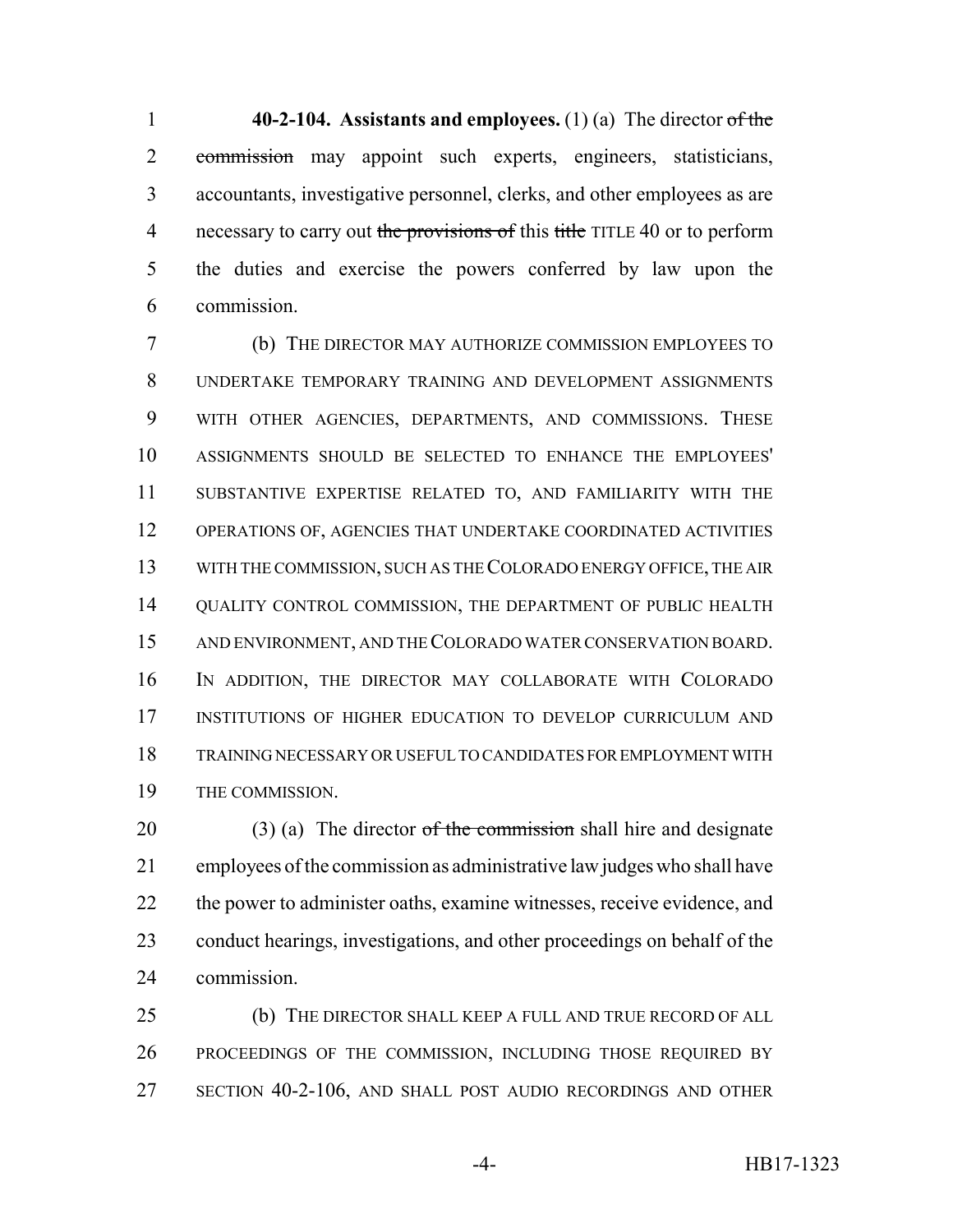OFFICIAL RECORDS OF THOSE PROCEEDINGS ONLINE FOR ACCESS BY THE PUBLIC.

 (c) THE EXECUTIVE DIRECTOR OF THE DEPARTMENT OF REGULATORY AGENCIES MAY PERIODICALLY REQUEST THAT THE STATE AUDITOR CONDUCT A PERFORMANCE AUDIT OF THE COMMISSION AND ITS STAFF AND OPERATIONS.

 **SECTION 4.** In Colorado Revised Statutes, **add** 40-2-104.5 as follows:

 **40-2-104.5. Ombudsman - duties.** (1) THE EXECUTIVE DIRECTOR OF THE DEPARTMENT OF REGULATORY AGENCIES SHALL COORDINATE WITH THE OFFICE OF THE ATTORNEY GENERAL TO APPOINT AN INDEPENDENT OMBUDSMAN FOR ETHICS, WHOSE DUTIES INCLUDE:

 (a) RECEIVING COMPLAINTS AND COMMENTS FROM EMPLOYEES OF THE COMMISSION AND MEMBERS OF THE PUBLIC CONCERNING HOW THE COMMISSION IS CARRYING OUT ITS FUNCTIONS;

 (b) CREATING, MAINTAINING, AND ADMINISTERING A PROGRAM OF ENHANCED ETHICS TRAINING FOR ALL COMMISSIONERS AND EMPLOYEES OF THE COMMISSION, INCLUDING APPLICATION OF THE COMMISSION'S RULES AND POLICIES CONCERNING CONFLICTS OF INTEREST, INCOMPATIBLE ACTIVITIES, AND EX PARTE COMMUNICATIONS ADOPTED UNDER SECTION  $40-6-123$  (1)(b); AND

**(c) REPORTING ANNUALLY, ON OR BEFORE JANUARY 31 OF EACH**  YEAR, TO THE EXECUTIVE DIRECTOR OF THE DEPARTMENT OF REGULATORY AGENCIES AND TO THE TRANSPORTATION AND ENERGY COMMITTEE OF THE HOUSE OF REPRESENTATIVES AND THE AGRICULTURE, NATURAL RESOURCES, AND ENERGY COMMITTEE OF THE SENATE, OR THEIR SUCCESSOR COMMITTEES, CONCERNING THE NUMBER OF COMPLAINTS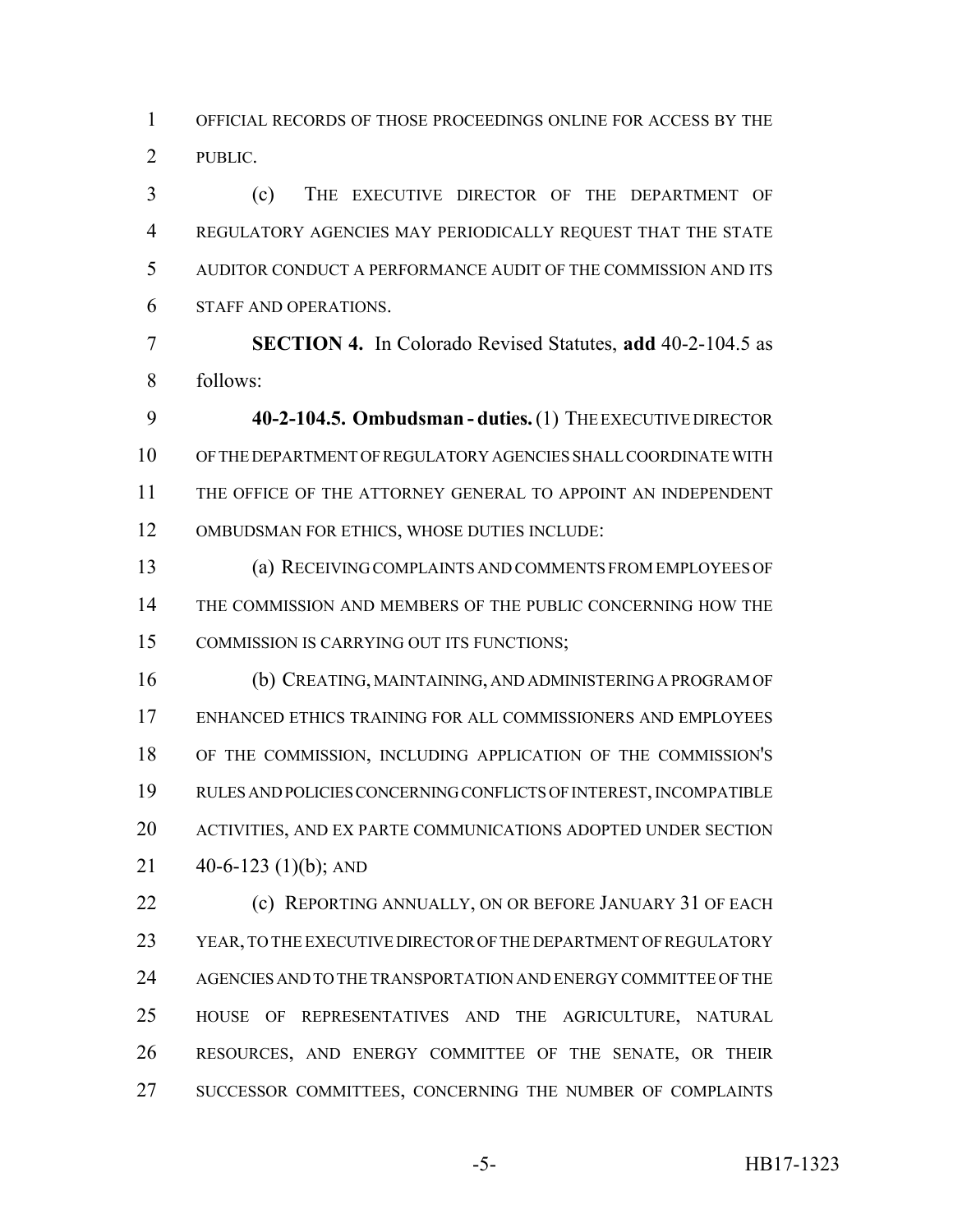RECEIVED BY THE OMBUDSMAN, THE PERSON OR EVENT THAT PROMPTED EACH COMPLAINT, THE ISSUES RAISED BY THE COMPLAINTS RECEIVED, AND THE DISPOSITION OF THE COMPLAINTS. NOTWITHSTANDING SECTION 4 24-1-136 (11)(a)(I), THE DUTY OF THE OMBUDSMAN TO MAKE ANNUAL REPORTS UNDER THIS SUBSECTION (1)(c) CONTINUES INDEFINITELY.

 **SECTION 5.** In Colorado Revised Statutes, **amend** 40-2-106 as follows:

 **40-2-106. Reports and decisions of the commission.** Whenever an investigation is made, a hearing is held, or a decision is entered by the 10 commission, it is the duty of the commission to SHALL make a report or 11 decision in writing in respect thereto WITH REGARD TO THE 12 INVESTIGATION, HEARING, OR DECISION, which shall MUST state its findings of fact and conclusions thereon, together with its decision or requirement in the premises. All such reports and decisions shall be 15 entered of record, and  $\alpha$  copy thereof COPIES shall be furnished to all parties to the proceedings and to such other persons as the commission may deem advisable.

 **SECTION 6.** In Colorado Revised Statutes, 40-2-114, **amend** (2) as follows:

 **40-2-114. Disposition of fees collected - telecommunications utility fund - fixed utility fund.** (2) (a) Moneys in the funds created in 22 subsection (1) of this section shall be expended only to defray the full amount determined by the general assembly for:

 (I) The administrative expenses of the commission for the 25 supervision and regulation of the public utilities paying the fees; and for (II) The financing of the office of consumer counsel created in 27 article 6.5 of this title TITLE 40; AND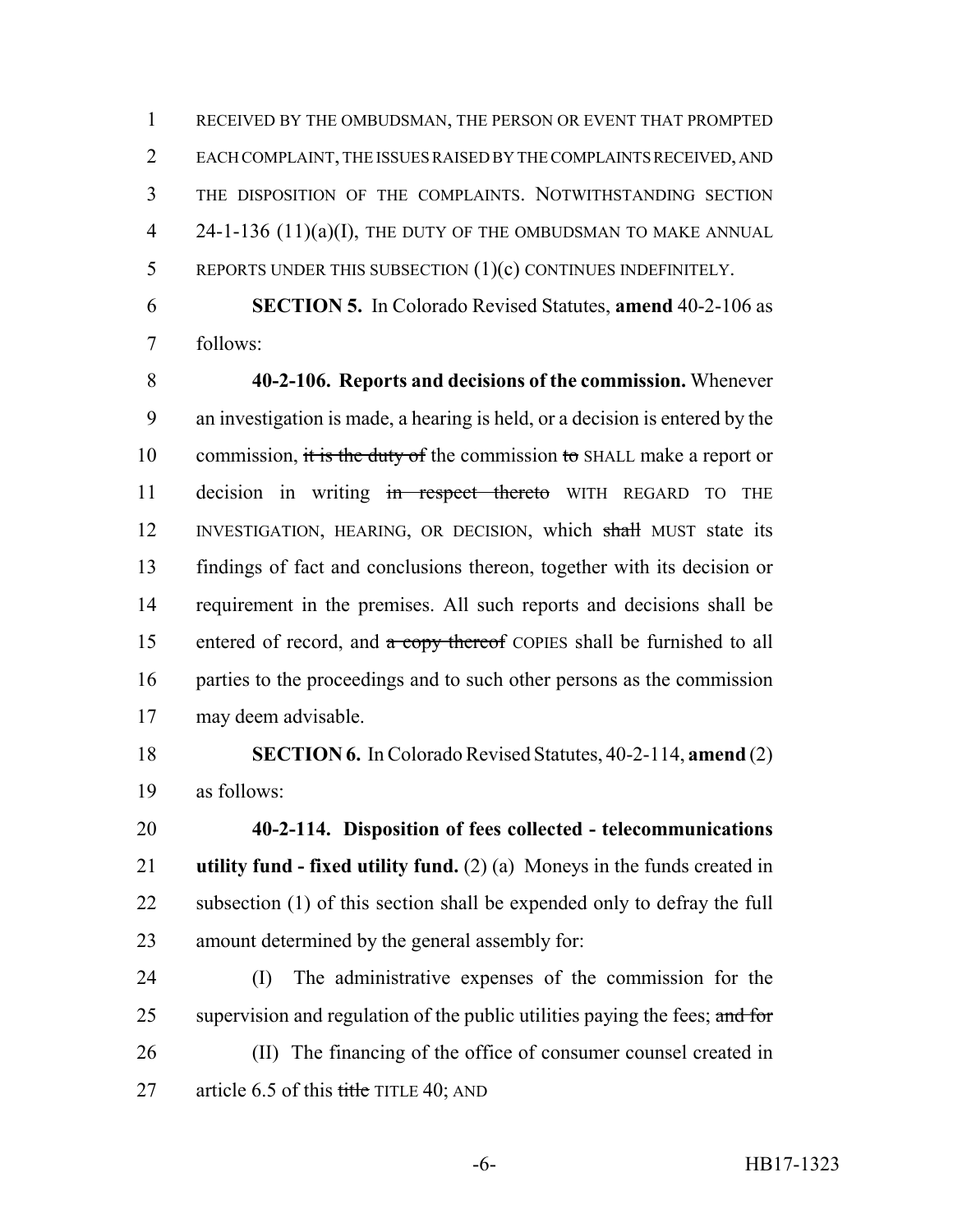(III) THE FINANCING OF THE ACTIVITIES OF THE INDEPENDENT OMBUDSMAN FOR ETHICS PURSUANT TO SECTION 40-2-104.5.

 (b) The state treasurer shall retain any unexpended balance remaining in either fund at the end of any fiscal year to defray the administrative expenses of the commission during subsequent fiscal years, and the executive director of the department of revenue shall take any such unexpended balance into account when computing the percentage upon which fees for the ensuing fiscal year will be based.

 **SECTION 7.** In Colorado Revised Statutes, 40-6-123, **amend** (1) and (3) as follows:

 **40-6-123. Standards of conduct.** (1) (a) Members and staff of the commission shall conduct themselves in such a manner as to ensure fairness in the discharge of the duties of the commission, to provide equitable treatment of the public, utilities, and other parties, to maintain public confidence in the integrity of the commission's actions, and to prevent the appearance of impropriety or of conflict of interest. The standards set forth in this section AND IN RULES ADOPTED BY THE COMMISSION UNDER SUBSECTION (1)(b) OF THIS SECTION apply at all times to the commissioners, to their staff, including administrative law judges, and to parties under contract with the commission for state business.

(b) THE COMMISSION SHALL ADOPT RULES SETTING FORTH:

**(I)** THE COMMISSION'S POLICIES CONCERNING CONFLICTS OF INTEREST;

**(II) A STATEMENT OF INCOMPATIBLE ACTIVITIES; AND** 

(III) LIMITATIONS ON EX PARTE COMMUNICATIONS.

 (3) Neither commissioners, staff members, parties under contract for state work, or members of the immediate families of such persons